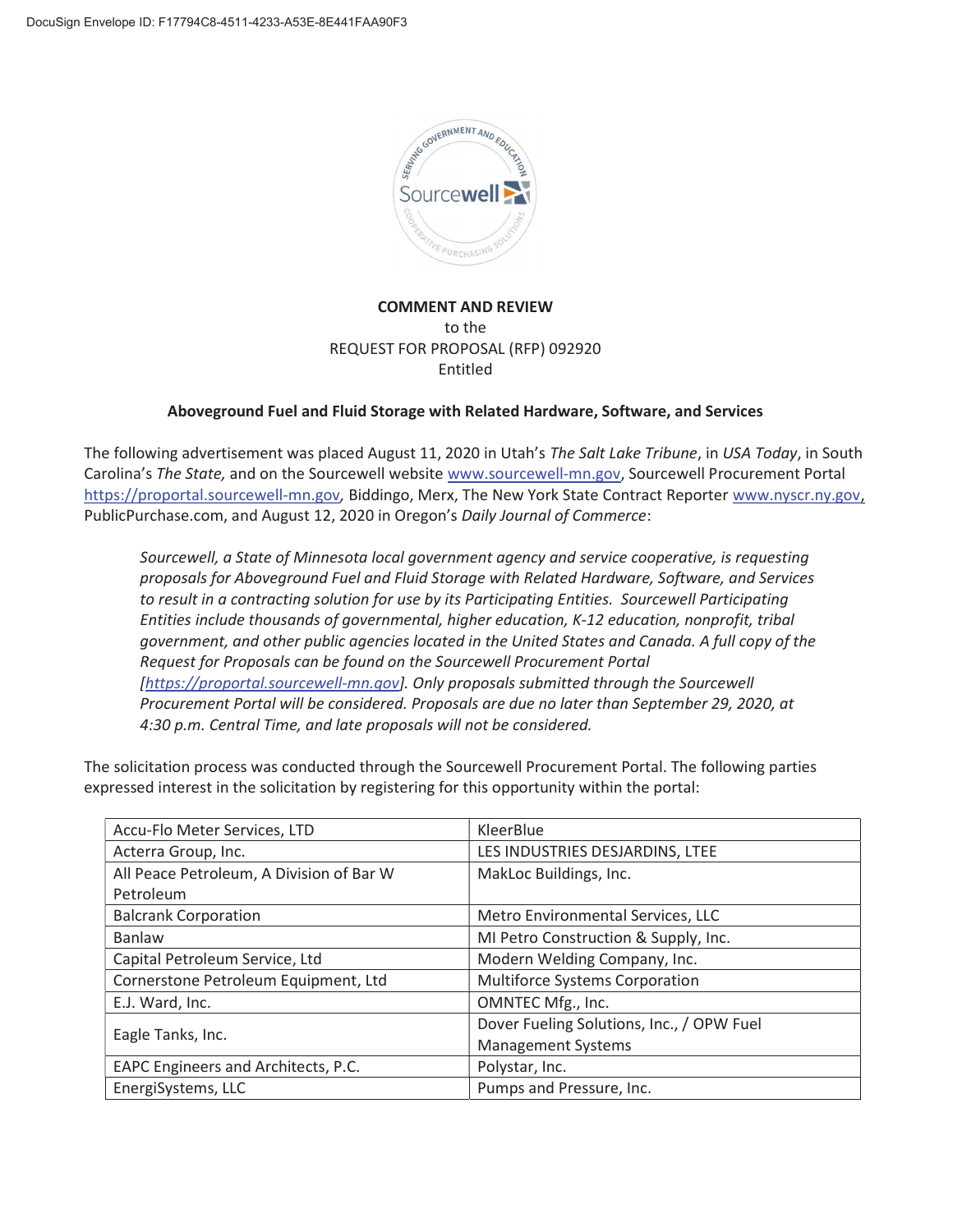## Sourcewell **Exercise 2 of 5** Sourcewell **Page 2 of 5**

| Fireball Equipment, LTD    | <b>Quality Assured Manufacturing</b>           |  |
|----------------------------|------------------------------------------------|--|
| FuelCloud OPCO             | Regina Construction Association                |  |
| Fullidity, LLC             | Southern Pump and Tank Company, LLC            |  |
| Gilbarco, Inc.             | Straightforward, LLC                           |  |
| <b>GIR Fuel Management</b> | Syn-Tech Systems, Inc.                         |  |
| Graco, Inc.                | Titan Chemical Transfer Solutions, LLC         |  |
| <b>Husky Corporation</b>   | Trak Engineering, Inc.                         |  |
| ICS Great Western, LP      | U-Fuel, Inc.                                   |  |
| JF Acquisition, LLC        | Western International, Inc. DBA Western Global |  |
| John M. Ellsworth Company  |                                                |  |

All Proposals remained sealed within the Sourcewell Procurement Portal until the scheduled due date and time. Proposals were electronically opened, and the list of all Proposers was made publicly available on the Sourcewell Procurement Portal, on September 29, 2020, at 4:31:10 pm CT. Proposals were received from the following:

Acterra Group, Inc. Balcrank Corporation E.J. Ward, Inc. Eagle Tanks, Inc. Fireball Equipment, LTD FuelCloud OPCO Gilbarco, Inc. Graco, Inc. JF Acquisition, LLC MakLoc Buildings Inc. Modern Welding Company, Inc. Multiforce Systems Corporation OMNTEC Mfg., Inc. Dover Fueling Solutions, Inc., / OPW Fuel Management Systems Polystar, Inc. Southern Pump and Tank Company, LLC Syn-Tech Systems, Inc. Titan Chemical Transfer Solutions, LLC Western International, Inc. DBA Western Global

Proposals were reviewed by the Proposal Evaluation Committee:

Greg Grunig, Procurement Lead Analyst Carol Jackson, Procurement Analyst Michael Munoz, Procurement Analyst Nick Scholer, Procurement Analyst

### The findings of the Proposal Evaluation Committee are summarized as follows:

The Proposal Evaluation Committee applied the Sourcewell RFP evaluation criteria and determined that the equipment, products, and services offered in the proposal response of MakLoc Buildings Inc., fall outside of the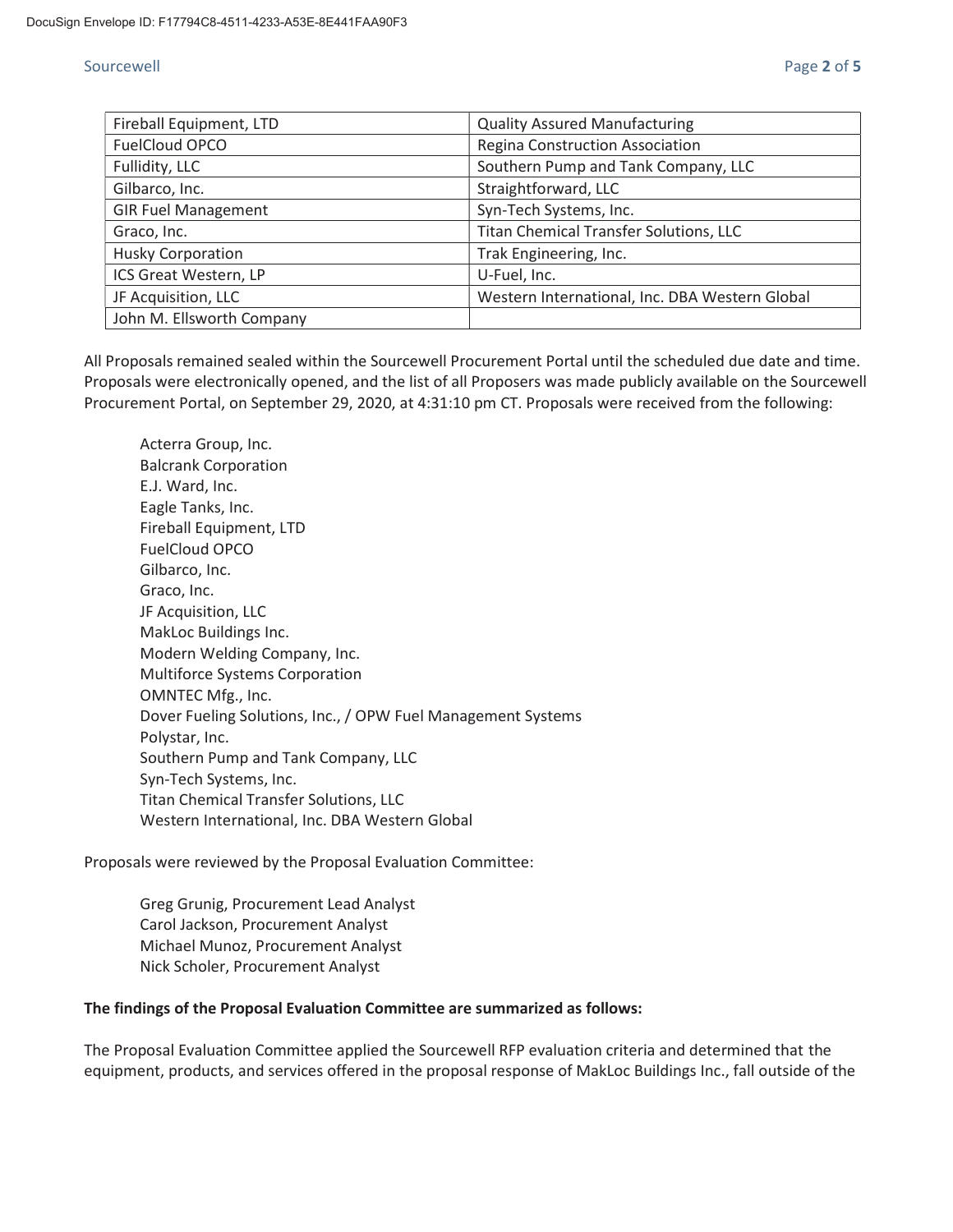## Sourcewell **Exercise 2 of 5** and 2 of 5 and 2 of 5 and 2 of 5 and 2 of 5 and 2 of 5 and 2 of 5 and 2 of 5 and 2 of 5 and 2 of 5 and 2 of 5 and 2 of 5 and 2 of 5 and 2 of 5 and 2 of 5 and 2 of 5 and 2 of 5 and 2 of 5 and 2

Requested Equipment, Products, or Services of the RFP. All other proposals were found to meet the scope and mandatory submittal requirements and were evaluated.

E.J. Ward, Inc., has a strong sales and service network comprised of a regionally based internal sales team, geographically dispersed service operations centers, and independent distributors/contractors across the US and Canada. They provide fuel management solutions including terminal hardware, sensors, software and SAAS equipment and products, and installation services. E.J. Ward is offering a significant discount from MSRP pricing on equipment, products, and services..

Gilbarco, Inc., has a comprehensive offering of hardware and software to meet fuel dispensing, tank management, and fuel management needs, as well as turn-key project management. They have 193 authorized distributors and 5,000 certified installation service contractors to serve participating entities across the US and Canada. Gilbarco offers a range of competitive discounts from list pricing by product category.

Graco Inc., manufactures pumping, dispensing, and metering equipment for bulk lubricants, DEF, and grease products, with free available online product training courses. They have over 500 distributors across North America to assist with the needs of Sourcewell participating entities. Graco offers a range of solid discounts from list pricing by product family.

JF Acquisition, LLC, is a distributor of fuel management equipment, products, parts and accessories, and a turnkey service provideroperating 33 branch offices, 4 distribution centers, and with a sales and service force of over 500 employees throughout the US. They offer new storage systems with a one-year parts and labor warranty included and have an e-Procurement website portal for participating entities. JF Acquisition pricing includes a significant discount from manufacturer list pricing with additional discounts available for volume or quantity purchases.

Multiforce Systems Corporation is the manufacturer, developer and distributor of a broad selection of fuel and fluid management products including fuel island, communications, and management hardware and software, with related installation and support services. Sales and service is available through an internal team, distribution and sales affiliates, and a designated installation and service partner. Multiforce offers competitive pricing with a discount off MSRP to Sourcewell participating entities.

Dover Fueling Solutions, Inc., / OPW Fuel Management offers a range of product brands, including Wayne Fueling Systems, OPW Fuel Management Systems, Clearview and OPW Retail Fueling, for a comprehensive fuel dispensing equipment and management systems solution. Their distribution network provides sales and service coverage throughout the United States and Canada. All OPW Fuel Management Systems, Wayne Fueling Systems, and OPW Retail Fueling equipment and products are being offered with a significant discount off the published price list.

Syn-Tech Systems, Inc., utilizes a large direct sales force and distributor network across the United States and Canada to offer scalable fuel management systems including fleet integration, telematics and data security. Syn-Tech provides a standard warranty with several extended warranty and maintenance plan options. They offer a considerable discount off MSRP pricing to Sourcewell participating entities.

Titan Chemical Transfer Solutions, LLC, offers The Blue1 product line including turn-key systems and equipment for DEF, petroleum and alternative energy solutions. Blue1 also provides turnkey installation services and environmental services such as underground tank removal, inspections and compliance assistance. With an extensive distributor network across the United States and Canada, they are well equipped to support Sourcewell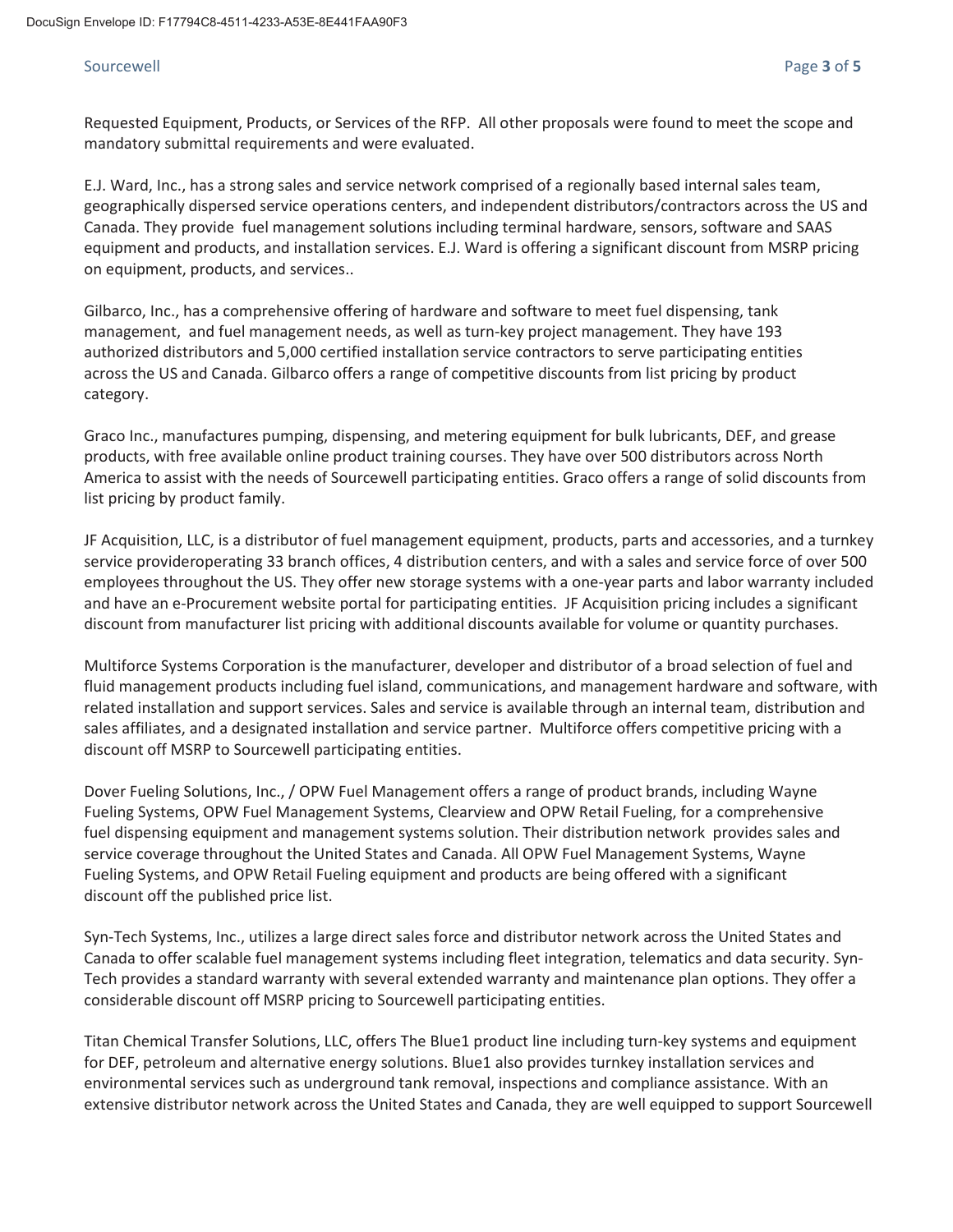## Sourcewell **Exercise 2** of 5

participating entities. Warranties cover all products and extended service contracts are available. Blue1 offers a significant discount off list price.

Western International, Inc., DBA Western Global, manufactures steel double-walled above-ground transportable and stationary fuel storage tanks and dispensing system solutions for handling of fuels, lubricants and other liquids. They cover the product warranty process for all equipment solutions provided irrespective of component manufacturer. Western Global offers a competitive pricing discount with additional volume discounts available.

Upon the above evaluation findings of the Proposal Evaluation Committee, the Sourcewell Chief Procurement Officer made the determination to award of Sourcewell Contract #092920 to:

| Dover Fueling   | 092920-DVR |
|-----------------|------------|
| E.J. Ward, Inc. | 092920-EJW |
| Gilbarco        | 092920-GVR |
| Graco           | 092920-GRC |
| JF Petroleum    | 092920-JFA |
| Multiforce      | 092920-MTF |
| Syn-Tech        | 092920-SYS |
| Titan Chemical  | 092920-TAN |
| Western Global  | 092920-WST |
|                 |            |

The preceding recommendations were approved on November 19, 2020.

cuSigned by  $\overline{\phantom{a}}$ 

Greg Grunig, Procurement Lead Analyst

OocuSigned by: Carol Jackson

Carol Jackson, Procurement Analyst

p<mark>cuSigned b</mark>y \_\_\_\_\_\_\_\_\_\_\_\_\_\_\_\_\_\_\_\_\_\_\_\_\_\_\_\_\_\_\_\_\_\_\_\_\_\_\_\_\_\_

Michael Munoz, CPPB, Procurement Analyst

DocuSigned by:

**Nick Scholer**<br>—4513A60DCA01467…

Nick Scholer, Procurement Analyst